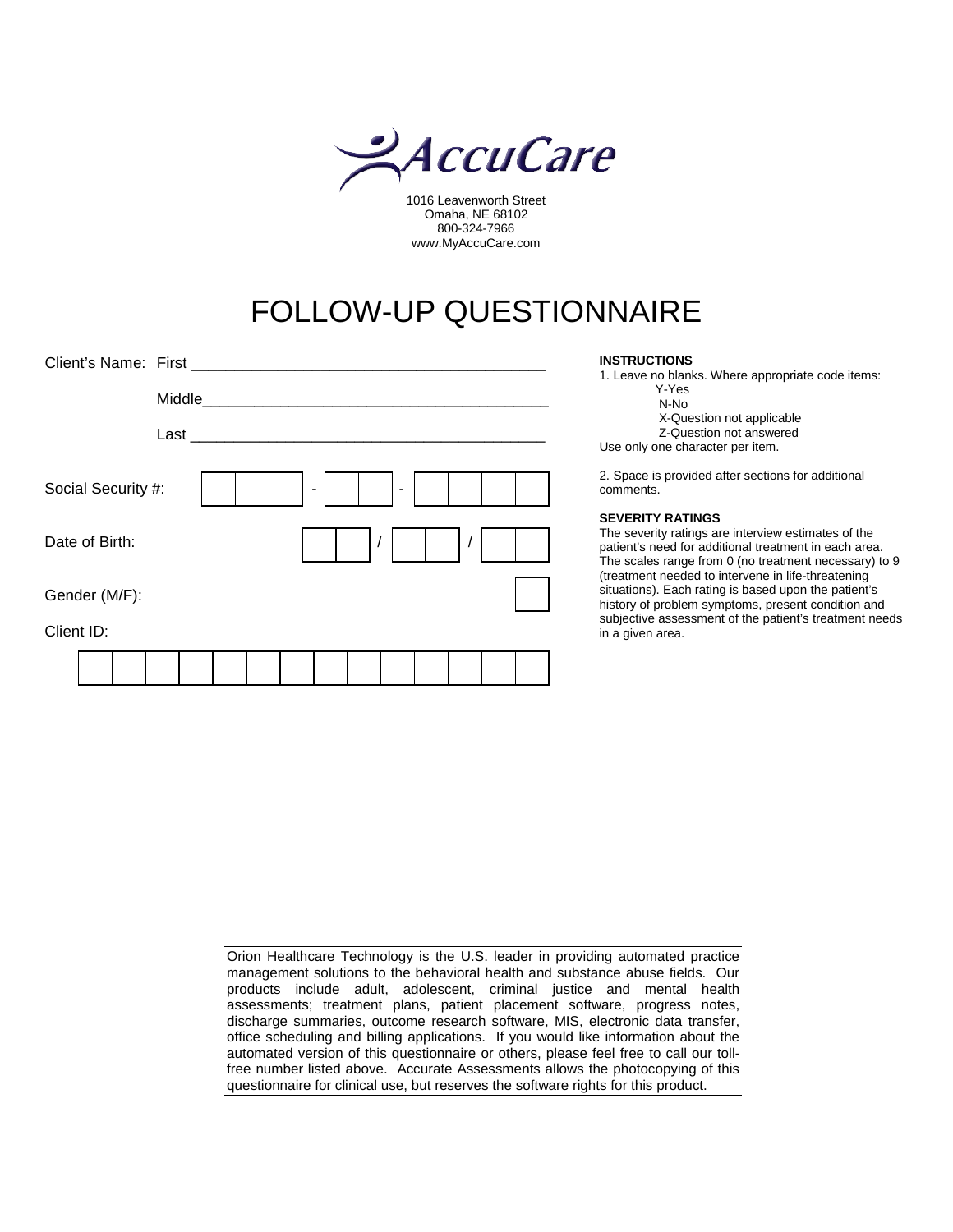## **FOLLOW-UP QUESTIONNAIRE**

|      | <b>GENERAL INFORMATION</b>                                                                            |             | M7a. Specify:                                                                                                                                                                                         |
|------|-------------------------------------------------------------------------------------------------------|-------------|-------------------------------------------------------------------------------------------------------------------------------------------------------------------------------------------------------|
| G1.  | Client ID:                                                                                            |             |                                                                                                                                                                                                       |
|      |                                                                                                       |             | How many days have you experienced medical problems<br>M8.<br>in the past 30 days?                                                                                                                    |
| G2.  | Social Security #:                                                                                    |             | ASK THE CLIENT TO USE THIS SCALE TO RATE THE NEXT                                                                                                                                                     |
| G3.  | Provider #:                                                                                           |             | TWO QUESTIONS:<br>0-NOT AT ALL<br>3-CONSIDERABLY<br>4-EXTREMELY                                                                                                                                       |
| G9.  | Date of interview:                                                                                    |             | 1-SLIGHTLY<br>2-MODERATELY                                                                                                                                                                            |
| G10. | Time Begun:                                                                                           |             | How troubled or bothered have you been by these<br>M9.<br>medical problems in the past 30 days?                                                                                                       |
| G20. | Interviewer's initials:                                                                               |             | M10. How important to you now is treatment for these<br>medical problems?                                                                                                                             |
| G23. | Client's:                                                                                             |             | THE QUESTIONS BELOW ARE TO BE ANSWERED<br>BY THE INTERVIEWER ONLY                                                                                                                                     |
|      | Middle name<br>First name<br>Last name                                                                |             | <b>INTERVIEWER SEVERITY RATING</b>                                                                                                                                                                    |
|      | Address                                                                                               |             | M11. How would you rate the patient's need for medical<br>treatment (0-9)?                                                                                                                            |
|      | <b>Address</b>                                                                                        |             | 0-None necessary to 9-Treatment needed to intervene in<br>life-threatening situation.                                                                                                                 |
|      |                                                                                                       |             | <b>CONFIDENCE RATINGS</b>                                                                                                                                                                             |
|      | City<br><b>State</b><br>Zip                                                                           |             | Is the MEDICAL STATUS information significantly distorted by:                                                                                                                                         |
|      | Phone number:                                                                                         |             | M12. Patient's misrepresentation (Y/N)?                                                                                                                                                               |
| G30. | Have you been in a controlled environment in the past 30 days?                                        |             | M13. Patient's inability to understand (Y/N)?                                                                                                                                                         |
|      | $1-NO$<br>4-Medical treatment<br>2-Jail<br>5-Psychiatric treatment                                    |             | <b>EMPLOYMENT/SUPPORT STATUS</b>                                                                                                                                                                      |
|      | 6-Other<br>3-Alcohol or drug treatment                                                                |             | Education completed (GED = 12 years):<br>E1.                                                                                                                                                          |
|      | Specify other controlled environment:                                                                 |             | Years<br>Months                                                                                                                                                                                       |
|      | How many days?                                                                                        |             | E2.<br>Training or technical education completed:<br>Months                                                                                                                                           |
|      |                                                                                                       |             | Do you have a valid driver's license (Y/N)?<br>E4.                                                                                                                                                    |
|      | <b>MEDICAL STATUS</b>                                                                                 |             |                                                                                                                                                                                                       |
| M1.  | How many times in your life have you been hospitalized for                                            |             | Do you have an automobile available (Y/N)?<br>E5.                                                                                                                                                     |
|      | medical problems? (Include ODs, DTs, exclude detox)                                                   |             | (Answer "no" if no valid driver's license)                                                                                                                                                            |
| M6.  | Are you taking any prescribed medication on a regular<br>basis for a physical problem (Y/N)?          |             | E7.<br>Usual (or last) occupation:<br>1 1a. Higher Executives<br>2 1b. Large Proprietor (Value over \$180,000)                                                                                        |
|      | M6b. What is it for?                                                                                  |             | 3 1c. Major Professionals<br>4 2a. Business Managers<br>5 2b. Proprietors of Medium-Sized Businesses<br>3a. Administrative Personnel<br>6                                                             |
| M7.  | Do you receive financial compensation (pension, disability,<br>etc.) for a physical disability (Y/N)? |             | 3b. Proprietors of Small Businesses (<\$55,000)<br>$\overline{7}$<br>8 3c. Minor Professionals<br>9 3d. Farmers (owners \$41,000-\$60,000)<br>10 4a. Clerical and Sales Workers<br>11 4b. Technicians |
|      | <b>Follow-Up Questionnaire</b>                                                                        | Page 1 of 5 | Compliments of Orion Healthcare Technology 800-324-7966                                                                                                                                               |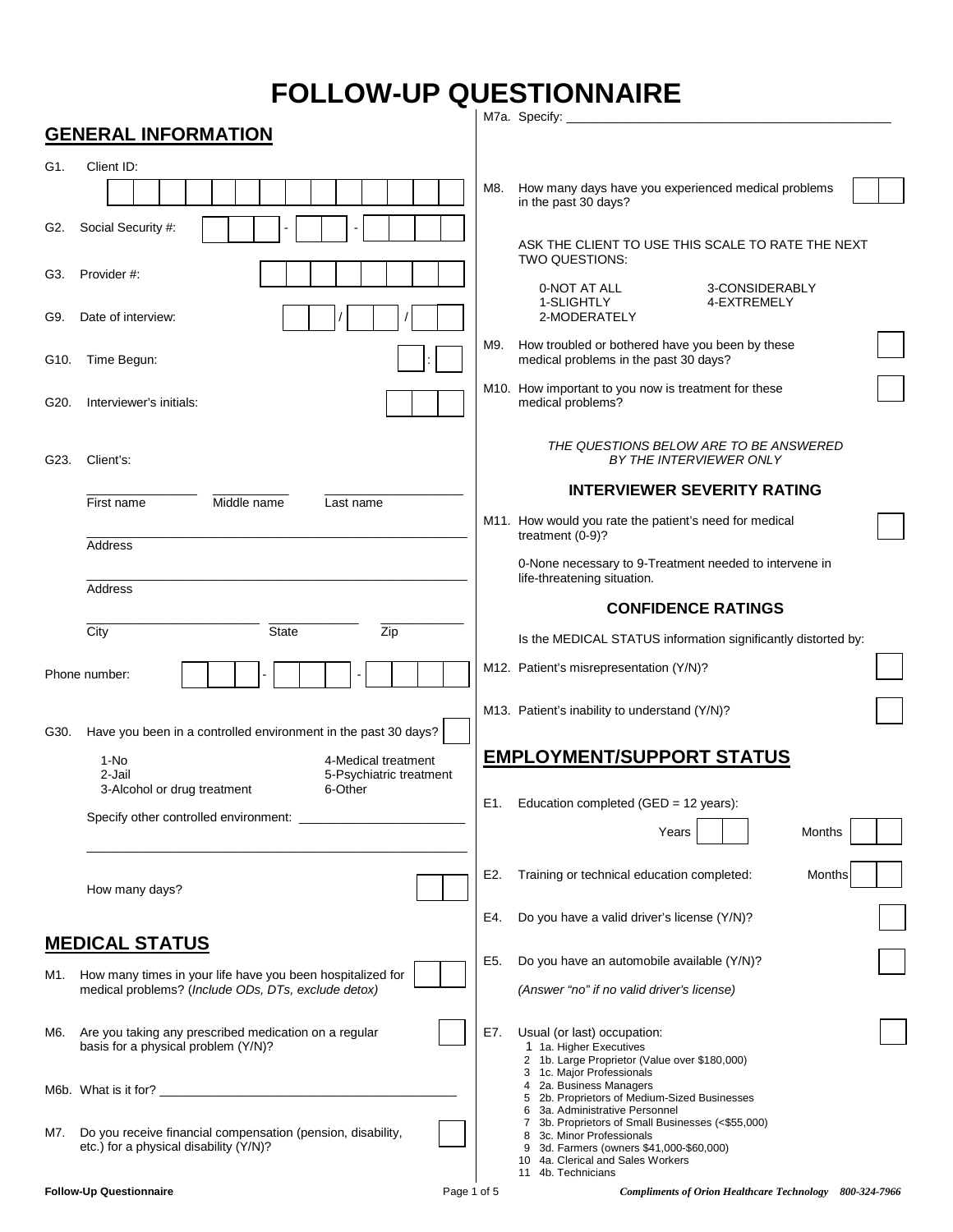|     | 12 4c. Proprietors of Little Business (<\$10,000)<br>13 4d. Farmers (Owners \$21,000-\$40,000)<br>14 5a. Skilled Manual Employees and Small Farmers<br>15 5b. Small Farmers (owners <\$20,000)<br>16 6a. Machine Operators and Semi-Skilled Employees<br>17 6b. Small Farm Tenants<br>18 7. Unskilled Employees |                                                                                                                                       |
|-----|-----------------------------------------------------------------------------------------------------------------------------------------------------------------------------------------------------------------------------------------------------------------------------------------------------------------|---------------------------------------------------------------------------------------------------------------------------------------|
| E8. | Does someone contribute to your support in any way (Y/N)?                                                                                                                                                                                                                                                       | <b>DRUG/ALCOHOL USE</b>                                                                                                               |
| E8a |                                                                                                                                                                                                                                                                                                                 |                                                                                                                                       |
|     | E8b. Does this constitute the majority of your support (Y/N)?                                                                                                                                                                                                                                                   | Date of<br># Years in Route of<br>Last Use<br># Days<br>Age at<br>$1st$ use<br>Past 30<br>Month/Year<br>Lifetime Admin.               |
|     | E12. How many days were you paid for working in the last 30?                                                                                                                                                                                                                                                    | D2. Alcohol<br>(any use at all)                                                                                                       |
|     | E13. How much money did you receive from the following sources in the<br>past 30 days?                                                                                                                                                                                                                          | D3. Alcohol<br>(to intoxication)                                                                                                      |
|     | E13a. Employment (net income):                                                                                                                                                                                                                                                                                  |                                                                                                                                       |
|     | E13b. Unemployment compensation:                                                                                                                                                                                                                                                                                | D4. Heroin                                                                                                                            |
|     | E13c. Welfare:                                                                                                                                                                                                                                                                                                  | D5. Methadone                                                                                                                         |
|     | E13d. Pension, benefits or social security:                                                                                                                                                                                                                                                                     |                                                                                                                                       |
|     | E13e. Mate, family or friends:                                                                                                                                                                                                                                                                                  | D6. Other opiates/<br>analgesics                                                                                                      |
|     | E13f. Illegal:                                                                                                                                                                                                                                                                                                  | D7. Barbiturates                                                                                                                      |
|     | E15. How many people depend on you for the majority of their<br>food, shelter, etc.?                                                                                                                                                                                                                            | D8. Other sedatives/<br>hypnotics/                                                                                                    |
|     | E16. How many days have you experienced employment<br>problems in the past 30?                                                                                                                                                                                                                                  | tranquilizers<br>D9. Cocaine                                                                                                          |
|     | ASK THE CLIENT TO USE THIS SCALE TO RATE THE NEXT<br>TWO QUESTIONS:                                                                                                                                                                                                                                             |                                                                                                                                       |
|     | 0-NOT AT ALL<br>3-CONSIDERABLY                                                                                                                                                                                                                                                                                  | D10. Amphetamines                                                                                                                     |
|     | 1-SLIGHTLY<br>4-EXTREMELY<br>2-MODERATELY                                                                                                                                                                                                                                                                       | D11. Cannabis                                                                                                                         |
|     | E17. How troubled or bothered have you been by these employment<br>problems in the past 30 days?                                                                                                                                                                                                                | D12. Hallucinogens                                                                                                                    |
|     | E18. How important to you now is counseling for these employment<br>problems?                                                                                                                                                                                                                                   | D <sub>13</sub> . Inhalants                                                                                                           |
|     | THE QUESTIONS BELOW ARE TO BE ANSWERED<br>BY THE INTERVIEWER ONLY                                                                                                                                                                                                                                               | D14. More than 1<br>substance per<br>day (including alcohol)                                                                          |
|     | <b>INTERVIEWER SEVERITY RATING</b>                                                                                                                                                                                                                                                                              | <b>Route of Administration</b>                                                                                                        |
|     | E19. How would you rate the patient's need for employment<br>counseling (0-9)?                                                                                                                                                                                                                                  | 1-Oral<br>4-Non-IV injection<br>2-Nasal<br>5-IV injection<br>3-Smoking                                                                |
|     | 0-None necessary to 9-Treatment needed to intervene in life-<br>threatening situation.                                                                                                                                                                                                                          | D17. According to the interviewer, which substance(s)<br>are the major problem (0-16)?                                                |
|     | <b>CONFIDENCE RATINGS</b>                                                                                                                                                                                                                                                                                       | 00-No problem<br>08-Cocaine                                                                                                           |
|     | Is the Employment/Support Status information significantly distorted<br>by:                                                                                                                                                                                                                                     | 01-Alcohol<br>09-Amphetamines<br>10-Cannabis<br>02-Alcohol to intox.<br>11-Hallucinogens<br>03-Heroin<br>12-Inhalants<br>04-Methadone |
|     | E20. Patient's misrepresentation (Y/N)?                                                                                                                                                                                                                                                                         | 05-Opiates/analgesics<br>15-Alcohol & one or more drugs<br>06-Barbiturates<br>16-More than one drug<br>07-Other sed/hyp/tranq         |
|     | E21. Patient's inability to understand (Y/N)?                                                                                                                                                                                                                                                                   | How many times have you:                                                                                                              |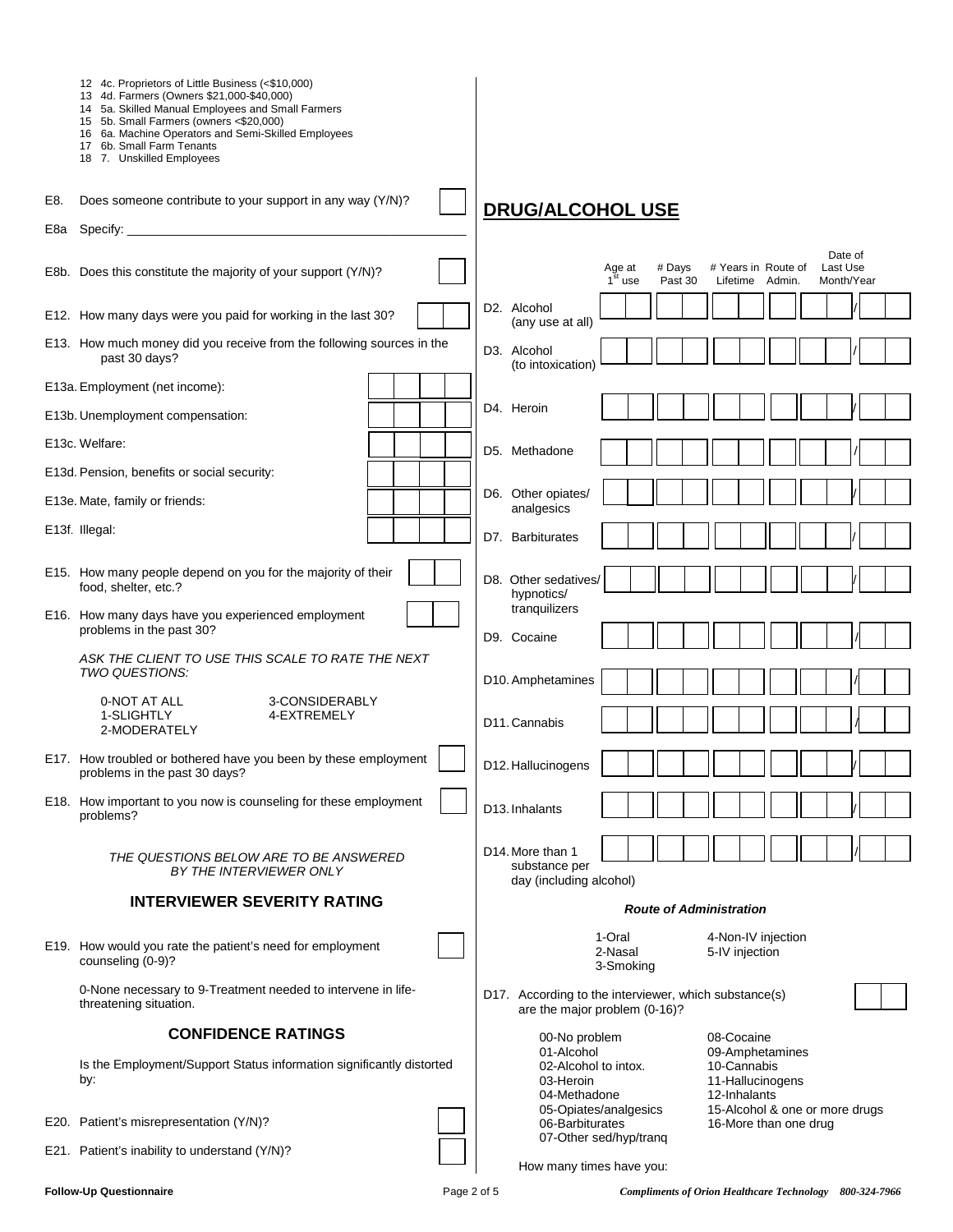|     |                                                                                                                         |                 | D47. Patient's misrepresentation (Y/N)?                                                 |                                           |
|-----|-------------------------------------------------------------------------------------------------------------------------|-----------------|-----------------------------------------------------------------------------------------|-------------------------------------------|
|     | D20. Had alcohol DT's?                                                                                                  |                 | D48. Patient's inability to understand (Y/)?                                            |                                           |
|     | D21. Overdosed on drugs?                                                                                                |                 | <b>LEGAL STATUS</b>                                                                     |                                           |
|     | How many times in your life have you been treated for:                                                                  | L2.             | Are you on probation or parole?                                                         |                                           |
|     | D22. Alcohol abuse?                                                                                                     |                 | 0-Neither                                                                               |                                           |
|     | D23. Drug abuse?                                                                                                        |                 | 1-Probation<br>2-Parole                                                                 |                                           |
|     | How many of these were for detox only:                                                                                  |                 | How many times in your life have you been arrested and charged<br>with the following?   |                                           |
|     | D24. Alcohol?                                                                                                           |                 |                                                                                         | Under the influence<br>at the time (Y/N)? |
|     | D <sub>25</sub> . Drug?                                                                                                 | L3.             | Shoplifting/vandalism/theft?                                                            |                                           |
|     | How much money would you say you spent during the past 30<br>days on:                                                   | L4.             | Parole/probation violations?                                                            |                                           |
|     | D34. Alcohol?                                                                                                           | L5.             | Drug charges?                                                                           |                                           |
|     | D35. Drugs?                                                                                                             | L6.             | Forgery?                                                                                |                                           |
|     |                                                                                                                         | L7.             | Weapons offense?                                                                        |                                           |
|     | D37. How many days have you been treated as an outpatient for alcohol or<br>drugs in the past 30 days (include NA, AA)? | L8.             | Burglary/larceny/B&E?                                                                   |                                           |
|     | Days<br>How many days in the past 30 have you experienced:                                                              | L9.             | Robbery?                                                                                |                                           |
|     | D39. Alcohol problems?                                                                                                  |                 | L10. Assault?                                                                           |                                           |
|     |                                                                                                                         |                 | L <sub>11</sub> . Arson?                                                                |                                           |
|     | D40. Drug problems?                                                                                                     |                 | L12. Rape?                                                                              |                                           |
|     | How troubled or bothered have you been in the past 30 days                                                              |                 | L13. Homicide/manslaughter?                                                             |                                           |
|     | by these:                                                                                                               |                 | L14. Prostitution?                                                                      |                                           |
|     | 3-CONSIDERABLY<br>0-NOT AT ALL<br>1-SLIGHTLY<br>4-EXTREMELY                                                             |                 | L15. Contempt of court?                                                                 |                                           |
|     | 2-MODERATELY                                                                                                            |                 | L16. Other?                                                                             |                                           |
| D41 | Alcohol problems?                                                                                                       |                 |                                                                                         |                                           |
|     | D42. Drug problems?                                                                                                     |                 | L17. How many of these charges resulted in convictions?                                 |                                           |
|     | How important to you now is treatment for these:                                                                        |                 | How many times in your life have you been charged with the following:                   |                                           |
|     | D43. Alcohol problems?                                                                                                  |                 | L18. Disorderly conduct?                                                                |                                           |
|     | D44. Drug problems?                                                                                                     |                 | Vagrancy?                                                                               |                                           |
|     |                                                                                                                         |                 | Public intoxication?                                                                    |                                           |
|     | THE QUESTIONS BELOW ARE TO BE ANSWERED<br>BY THE INTERVIEWER ONLY                                                       |                 | L19. Driving while intoxicated?                                                         |                                           |
|     | <b>INTERVIEWER SEVERITY RATING</b>                                                                                      | L <sub>20</sub> | Major driving violations?                                                               |                                           |
|     | How would you rate the patient's need for: 0-None necessary                                                             |                 | L21. MIP (minor in possession)?                                                         |                                           |
|     | to 9-Treatment needed to intervene in life-threatening situation.                                                       |                 | L22. How many month(s) were you incarcerated in your life?                              |                                           |
|     | D45. Alcohol problems?                                                                                                  |                 | L24. Are you presently awaiting charges, trial or sentencing (Y/N)?                     |                                           |
|     | D46. Drug problems?                                                                                                     |                 |                                                                                         |                                           |
|     |                                                                                                                         |                 |                                                                                         |                                           |
|     | <b>CONFIDENCE RATINGS</b>                                                                                               |                 | L27. How many days in the past 30 were you<br>detained or incarcerated                  |                                           |
|     | Is the Drug/Alcohol Status information significantly distorted by:                                                      |                 | L28. How many days in the past 30 have you engaged in<br>illegal activities for profit? |                                           |
|     | <b>Follow-Up Questionnaire</b>                                                                                          | 3 of 5          | <b>Compliments of Orion Healthcare Technology</b>                                       | 800-324-7966                              |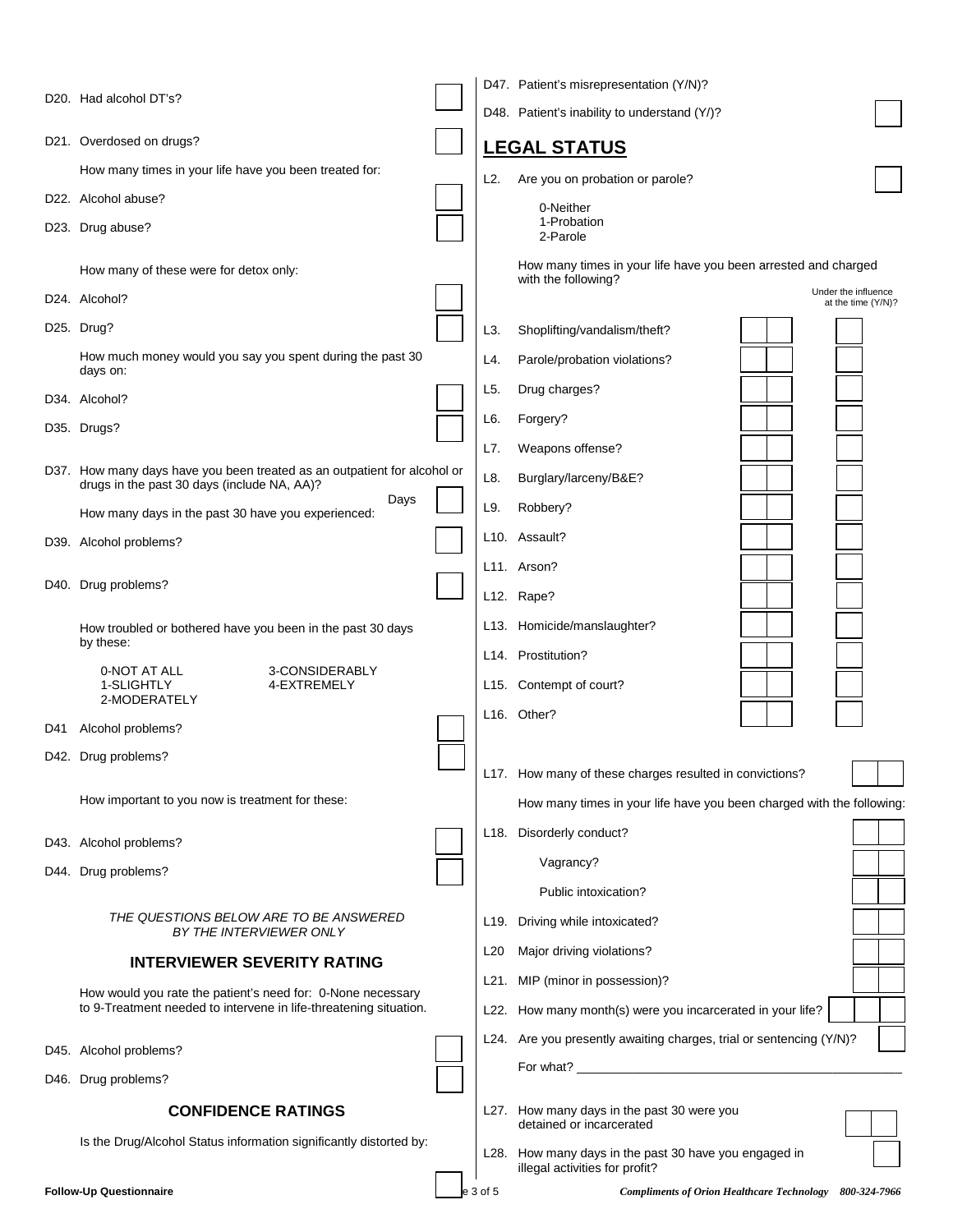|     | ASK THE CLIENT TO USE THIS SCALE TO RATE THE NEXT<br>TWO QUESTIONS:                       |  |  | F11. With whom do you spend most of your free time?                                                    |  |
|-----|-------------------------------------------------------------------------------------------|--|--|--------------------------------------------------------------------------------------------------------|--|
|     | 0-NOT AT ALL<br>3-CONSIDERABLY<br>1-SLIGHTLY<br>4-EXTREMELY<br>2-MODERATELY               |  |  | 1-Family<br>2-Friends<br>3-Alone                                                                       |  |
|     | L29. How serious do you feel your present legal problems are?<br>(exclude civil problems) |  |  | F12. Are you satisfied spending your free time this way?<br>0-No<br>1-Indifferent                      |  |
|     | L30. How important to you now is counseling or referral for<br>these legal problems?      |  |  | 2-Yes<br>F15. How many close friends do you have?                                                      |  |
|     | THE QUESTIONS BELOW ARE BE ANSWERED<br>BY THE INTERVIEWER ONLY                            |  |  | Have you had significant periods in which you have experienced<br>serious problems getting along with: |  |
|     |                                                                                           |  |  | N-No<br>Y-Yes<br>X-Not applicable<br>Z-Not answered                                                    |  |
|     | <b>INTERVIEWER SEVERITY RATING</b>                                                        |  |  | Past 30<br>In Your<br>Affected By                                                                      |  |
|     | L31. How would you rate the patient's need for legal services or<br>counseling (0-9)?     |  |  | Alcohol/Drugs<br>Days<br>Life<br>F23. Mother                                                           |  |
|     | 0-None necessary to 9-Treatment needed to intervene in life-<br>threatening situation.    |  |  | F24. Father                                                                                            |  |
|     |                                                                                           |  |  | F25. Brothers/Sisters                                                                                  |  |
|     | <b>CONFIDENCE RATINGS</b>                                                                 |  |  | F26. Sexual partner/Spouse                                                                             |  |
|     | Is the Legal Status information significantly distorted by:                               |  |  | F27. Children                                                                                          |  |
|     |                                                                                           |  |  | F28. * Other significant family                                                                        |  |
|     | L32. Patient's misrepresentation (Y/N)?                                                   |  |  | F29. Close friends                                                                                     |  |
|     | L33. Patient's inability to understand (Y/N)?                                             |  |  | F30. Neighbors                                                                                         |  |
|     |                                                                                           |  |  | F31. Co-workers                                                                                        |  |
|     |                                                                                           |  |  | How many days in the past 30 have you had serious conflicts:                                           |  |
|     | <b>FAMILY/SOCIAL RELATIONSHIPS</b>                                                        |  |  | F35. With your family?                                                                                 |  |
| F1. | Marital status:                                                                           |  |  | F36. With other people (excluding family)?                                                             |  |
|     | 4-Seperated<br>1-Married<br>5-Divorced<br>2-Remarried<br>3-Widowed<br>6-Never Married     |  |  | ASK THE CLIENT TO USE THIS SCALE TO RATE THE NEXT<br>TWO QUESTIONS:                                    |  |
| F3. | Are you satisfied with this situation (0-2)?<br>0-No                                      |  |  | 0-NOT AT ALL<br>3-CONSIDERABLY<br>1-SLIGHTLY<br>4-EXTREMELY<br>2-MODERATELY                            |  |
|     | 1-Indifferent<br>2-Yes                                                                    |  |  | How troubled or bothered have you been in the past 30 days by<br>these:                                |  |
| F6. | Usual living arrangements for the past three years:                                       |  |  | F37. Family problems?                                                                                  |  |
|     | 1-With sexual partner and children                                                        |  |  | F38. Social problems?                                                                                  |  |
|     | 2-With sexual partner alone<br>3-With children alone                                      |  |  | How important to you now is treatment or counseling for these:                                         |  |
|     | 4-With parents<br>5-With family                                                           |  |  | F39. Family problems?                                                                                  |  |
|     | 6-With friends<br>7-Alone                                                                 |  |  | F40. Social problems?                                                                                  |  |
|     | 8-Controlled environment<br>9-No stable arrangements                                      |  |  | THE QUESTIONS BELOW ARE TO BE ANSWERED BY THE<br><i><b>INTERVIEWER ONLY</b></i>                        |  |
| F8. | Are you satisfied with these arrangements?                                                |  |  | <b>INTERVIEWER SEVERITY RATING</b>                                                                     |  |
|     | 0-No<br>1-Indifferent                                                                     |  |  | F41. How would you rate the patient's need for family and/or social<br>counseling (0-9)?               |  |
|     | 2-Yes                                                                                     |  |  | 0-None necessary to 9-Treatment needed to intervene in<br>life-threatening situation.                  |  |